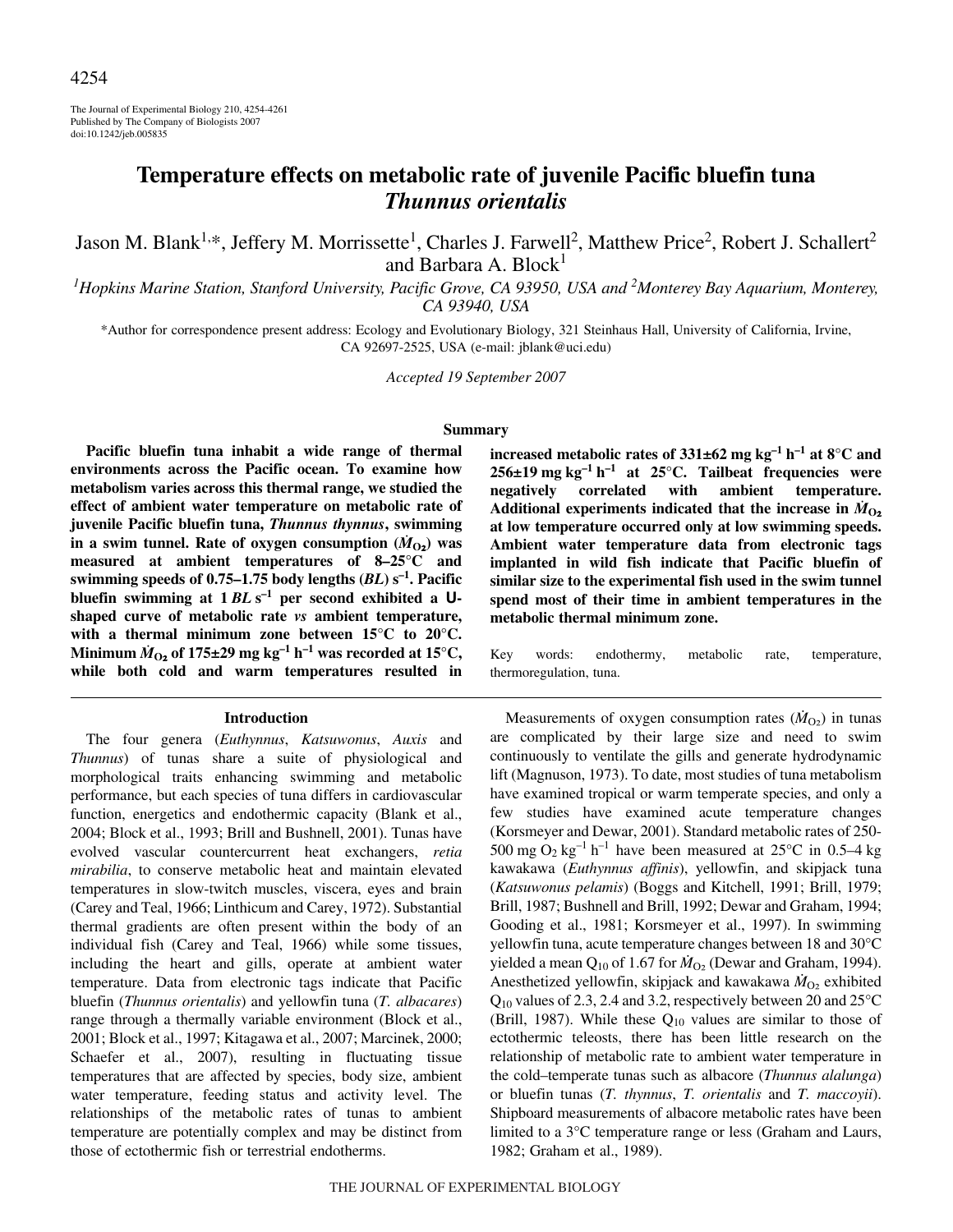Recent measurements of  $\dot{M}_{O_2}$  in swimming 7–10 kg Pacific bluefin tuna indicate that Pacific bluefin have higher metabolic rates than yellowfin tuna of similar size at 20°C (Blank et al., 2007). Minimal metabolic rates of fasted bluefin and yellowfin tunas in the swim tunnel were  $222\pm 24$  mg O<sub>2</sub> kg<sup>-1</sup> h<sup>-1</sup> and  $162\pm19$  mg O<sub>2</sub> kg<sup>-1</sup> h<sup>-1</sup>, respectively, at 20<sup>o</sup>C. Rates up to 498 $\pm$ 55 mg O<sub>2</sub> kg<sup>-1</sup> h<sup>-1</sup> were recorded in bluefin at 1.8 *BL* s<sup>-1</sup>. Routine metabolic rate in southern bluefin tuna (*Thunnus maccoyii*) swimming freely in a circular mesocosm was recently measured and reported as mean metabolic rate of 460 mg O<sub>2</sub> kg<sup>-1</sup> h<sup>-1</sup> for fasted 20 kg fish in 19°C water (Fitzgibbon et al., 2006). Feeding resulted in elevated  $\dot{M}_{O_2}$  for a period of 20–45 h accompanied by increases in voluntary swimming speed (Fitzgibbon et al., 2007).

Adult Atlantic bluefin tuna maintain large elevations in muscle temperature (Carey and Teal, 1969) and juvenile Pacific bluefin  $(12-20 \text{ kg})$  have the capacity to maintain relatively stable muscle temperatures 6–8°C above ambient water temperatures (Marcinek et al., 2001). Visceral temperatures of wild Pacific bluefin exhibit diel cycles of warming associated with specific dynamic action, resulting in elevations of 4–12°C above ambient water temperature for 6–24 h following feeding (Kitagawa et al., 2007). In contrast to the warm muscle and viscera of swimming bluefin tunas, the heart remains at or near ambient water temperature in all tuna species (Brill et al., 1994; Carey et al., 1984), resulting in pronounced effects of ambient temperature on heart function (Blank et al., 2002; Blank et al., 2004; Korsmeyer et al., 1997; Landeira-Fernandez et al., 2004).

The availability of Pacific bluefin tuna in captivity and the ability to maintain tunas in the swim tunnel for extended periods of up to 6 days provides an unprecedented opportunity to study the response of Pacific bluefin tuna metabolic rates to changes of ambient water temperatures and swimming speeds. Measurements at 8–25°C indicate that metabolic rates of bluefin tuna swimming at low speed reach a thermal minimum zone (TMZ) that corresponds to the preferred sea surface temperatures of similar sized Pacific bluefin tunas in the wild.

#### **Materials and methods**

# *Fish*

Pacific bluefin tuna *Thunnus orientalis* (Temminck & Schlegel, 1844) were captured on barbless circle hooks off San Diego, CA, USA at latitudes  $31^{\circ}20'$  to  $31^{\circ}30'N$ , and longitudes  $117^{\circ}24'$  to  $117^{\circ}30'W$  in  $20-20.1^{\circ}C$  sea surface temperature. Following capture, the tuna were held on board the fishing vessel in wells filled with aerated seawater for 1–4 days. Tuna were transferred in seawater-filled vinyl slings to a 10  $600$  l tank at 15 $\degree$ C and transported by truck to the Tuna Research and Conservation Center (TRCC) in Pacific Grove, CA, USA. Bluefin tuna were held in  $109 \text{ m}^3$  circular tanks containing  $20\pm1.0^{\circ}$ C seawater and fed a diet of squid, anchovies and enriched gelatin, as previously described (Farwell, 2001). Fish were held for 58–162 days prior to use in swim tunnel experiments and archival tags were implanted in the visceral cavity during this period. Mean curved fork length (*CFL*) of 9 bluefin used in the swim tunnel was  $76±4$  cm (range  $70-84$  cm), and mass was  $8.8±0.8$  kg (range 7.4–9.9 kg). All fish were feeding prior to experiments. Food

was withheld from the entire tank for  $45-72$  h prior to the introduction of a fish into the swim tunnel.

# *Swim tunnel*

Bluefin tuna swam in a swim tunnel consisting of an 870.1 acrylic respirometer chamber with a square  $45 \text{ cm} \times 45 \text{ cm} \times 135 \text{ cm}$  working section contained in a 1500 l external tank for thermal insulation (Loligo Systems, Denmark). Turbulence was minimized by two honeycomb sections upstream of the working section and additional flow straighteners. The sides of the working section were marked with vertical stripes of black tape at 10 cm intervals to assist the fish in maintaining position in the tank. Water velocities were calibrated by video analysis of dye injections and corrected for solid blocking effects for each fish (Bell and Terhune, 1970). Fish cross-sectional area ranged from 6 to 10% of working section area and blocking correction ranged from 5 to 11% of uncorrected velocity. Seawater was supplied to the respirometer from a 20 000 l reservoir, which was continuously filtered and aerated. Temperature of the swim tunnel was adjusted to the target temperature  $\pm 0.1^{\circ}$ C by a 6800 W heat pump and addition of warm or cold filtered seawater to the 20 000 l reservoir. The entire swim tunnel was enclosed by black plastic sheeting to minimize light fluctuations and access to the building was limited while the experiment was in progress to minimize disturbance. A video camera and a mirror mounted at a 45° angle above the working section provided an overhead view of the swimming fish, allowing continuous monitoring of its swimming behavior.

#### *Introduction of the fish*

Each tuna was captured in a water-filled nylon sling and a measurement of its *CFL* was taken. The sling holding the fish was lifted from the holding tank and carried to the swim tunnel. The front end of the sling was submerged in seawater flowing at  $\sim$ 1 *BL* s<sup>-1</sup> in the working section and opened. One researcher manually guided the fish from the sling into the flowing water, while the other researcher removed the sling. The lid of the working section was used to cover the front of the working section as the fish was introduced and then moved to cover the rest of the working section. One researcher positioned a hand at the rear of the working section to prevent the fish from contacting the rear grate as it adjusted to the swim tunnel. Once the fish was swimming steadily, approximately 30–45 min after introduction, the lid of the working section was secured with wing nuts and the pumps supplying aerated seawater to the swim tunnel were set to alternate between flushing the swim tunnel with aerated seawater and closing for measurements of  $\dot{M}_{\text{O}_2}$ . Fish that did not swim steadily were removed from the swim tunnel and returned to the holding tank.

#### *Respirometry procedures*

Oxygen consumption was measured by stopped-flow respirometry as detailed by Steffensen (Steffensen, 1989). The swim tunnel was closed for 10 min for measurement of  $\dot{M}_{O_2}$  and then flushed with aerated seawater for 10 min to restore dissolved oxygen (DO<sub>2</sub>). These steps were repeated throughout the experiment.  $DO<sub>2</sub>$  remained above 80% of air saturation levels throughout each experiment and was generally above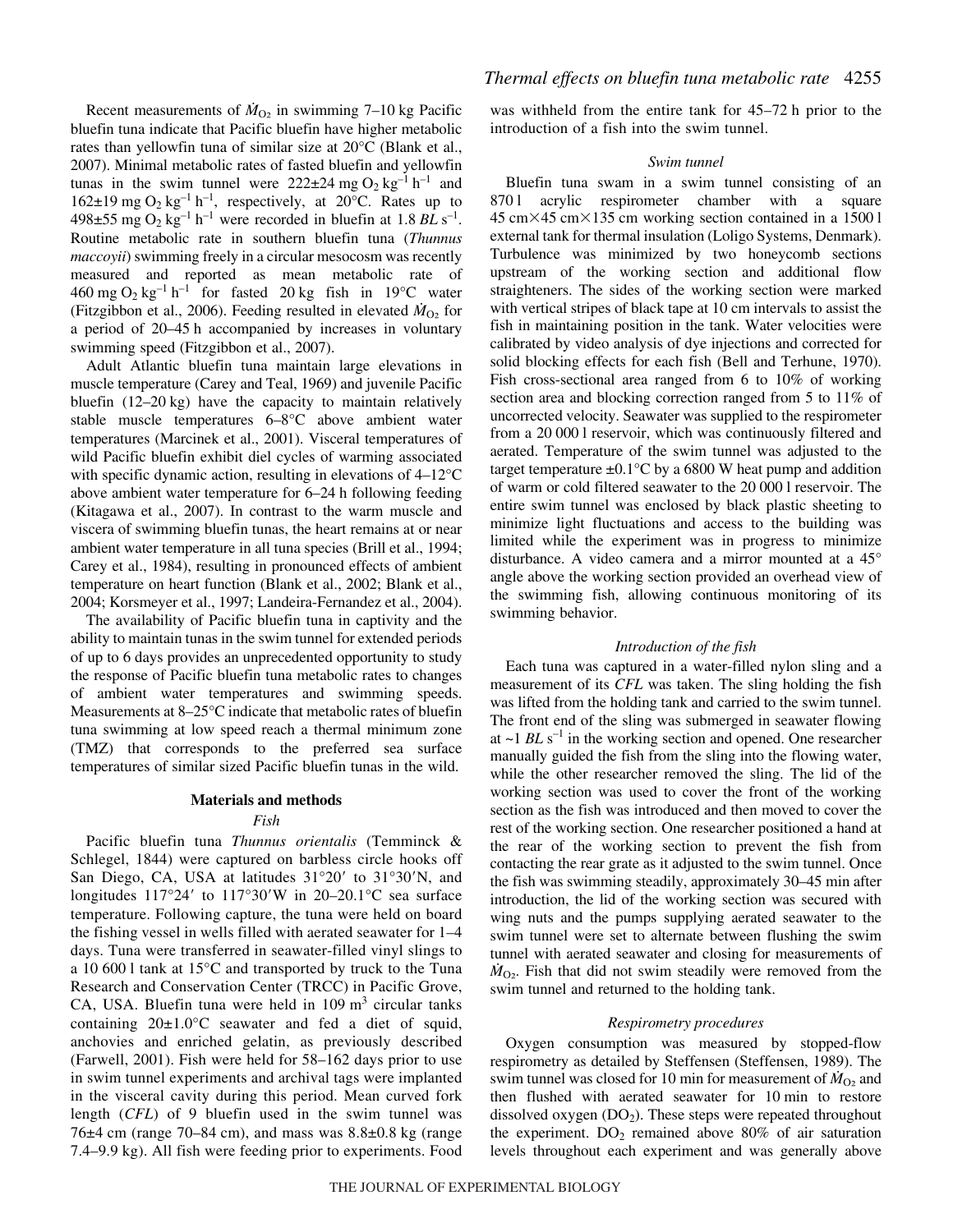# 4256 J. M. Blank and others

90% saturation except at 25°C. Temperature and oxygen content of the seawater in the swim tunnel were logged at 10 or 15 s intervals by a temperature-compensated multiprobe (Yellow Springs Instruments Model 556, Yellow Springs, OH, USA) and  $\dot{M}_{O_2}$  was calculated from the rate of decline in  $DO_2$  during each closed period. The  $O_2$  electrode was calibrated in airsaturated seawater at 20°C prior to each experiment, and the calibration was found to drift by less than 1% over the duration of each experiment.

### *Series I*

Six bluefin tuna (mass= $9.1\pm0.6$  kg, range 8.1–9.9 kg) were used in the initial series of measurements. Three of these fish were previously used in separate experiments on different dates (Blank et al., 2007) and were reintroduced to the swim tunnel for this study. Once metabolic rate measurements were initiated, the swim speed was adjusted to  $1.0$  *BL* s<sup>-1</sup> and the fish was allowed to acclimate to the respirometer overnight while temperature was maintained at 20°C, matching the acclimation temperature in the holding tank. Following the initial acclimation period, or following speed tests conducted in three individuals according to the previously described protocol (Blank et al., 2007), a series of at least 12 consecutive  $\dot{M}_{O_2}$ measurements was completed at 20°C. Temperature was then adjusted and at least 12 measurements were taken at 15°C, followed by 10 $\degree$ C,  $\degree$ °C and 25 $\degree$ C (Fig. 1). Attempts to measure  $\dot{M}_{\text{O}_2}$  at temperatures below 8°C were unsuccessful, as some fish stopped swimming or began to lose righting responses when the swim tunnel was cooled further. Each test temperature was held constant for a minimum of 4 h throughout the measurement and flush cycles. If the behavior or  $M_{\text{O}_2}$  of the fish was irregular, this period was extended to increase the number of measurements taken.

Attempts were made to test all fish at all temperatures; however, we were only able to complete measurements on five of the six fish at 8°C and at 25°C. Fish were maintained in the swim tunnel for a total of 2–6 days in order to complete acclimation, temperature changes and  $\dot{M}_{O_2}$  measurements. In some experiments, a 12 h:12 h light:dark cycle (with dim light at night) was maintained, matching the cycle in the holding tanks. In most cases, the lighting changes appeared to startle the fish and constant dim light was used instead. Control measurements at 20°C were repeated at or near the end of the



experiment to confirm the repeatability of the baseline metabolic rate.  $\dot{M}_{O_2}$  at 20°C changed by -4 to +17% (mean=9%) over the period of the experiment. When all measurements were completed, the fish was removed from the swim tunnel and weighed on a cushioned vinyl V-board with a damp cloth over its eyes. The length of the fish was verified and the fish was returned to its holding tank. After each experiment, the swim tunnel was sealed and background respiration measured. In all cases, background respiration was negligible.

# *Series II*

In a second series of experiments on a different group of three fish (mass=8.1 $\pm$ 0.6 kg, range 7.4–8.4 kg), the effects of swimming speed on  $\dot{M}_{\text{O}_2}$  were compared at three different temperatures. Each fish was introduced to the swim tunnel as described above and allowed to acclimate to the swim tunnel for 2–3 h while swimming at 1.0  $BL$  s<sup>-1</sup> at 20°C. The fish was then presented with a practice series of speed changes in which speed was increased in  $0.15$  *BL* s<sup>-1</sup> increments during each flush period up to a maximum of 1.75 *BL* s<sup>-1</sup>. Following completion of this 'practice speed test', the speed was reduced to 1.0 *BL* s<sup>-1</sup> and the fish was allowed to acclimate to the swim tunnel overnight for a minimum of 15 h. On the following day, speed was elevated or lowered in increments of 0.10 or 0.15 *BL* s<sup>-1</sup> and a series of at least four consecutive  $\dot{M}_{\text{O}_2}$  measurements was completed at each speed setting from 0.75 *BL* s<sup>-1</sup> to 1.75 *BL* s<sup>-1</sup>. Fish were observed to swim closer to the back of the swim tunnel at faster speeds, so speeds above 1.75 *BL* s<sup>-1</sup> were not tested to minimize the risk of damage to the caudal fin of the fish. No attempt was made to measure maximum swimming speed or  $M_{\text{O2max}}$ . After the initial speed test, the temperature of the swim tunnel was adjusted to 8 or 25°C, the fish was allowed to equilibrate for at least 4 h, and the entire speed test was repeated at the new temperature. Speed tests were conducted at each temperature on successive days and control measurements were taken at 20°C before the fish was removed from the swim tunnel, as described above.

# *Data analysis*

While in the swim tunnel, the fish was monitored continuously *via* closed circuit video and any aberrant swimming behaviors or external disturbances were noted. Individual measurements of  $\dot{M}_{O_2}$  and other variables associated

with disturbances such as earthquakes, power outages, air bubbles in the respirometer and spontaneous attempts by the fish to turn around in the working section were excluded from further analysis. The first 60 min of data following each

Fig. 1. Time course of respirometry in a bluefin tuna. Oxygen consumption  $(M<sub>O2</sub>)$ , filled circles) was calculated from the slope of ambient  $[O_2]$  measured during 10 min periods with the swim tunnel sealed. An overnight acclimation period preceded tests of swim speed (blue line, in *BL* s<sup>-1</sup>) and temperature (black line) effects on  $\dot{M}_{\text{O}_2}$ . The arrow during the acclimation period indicates elevated  $\dot{M}_{O2}$  measurements following a power surge, which startled the fish. Speed changes are described elsewhere (Blank et al., 2007) and were not a part of the present study.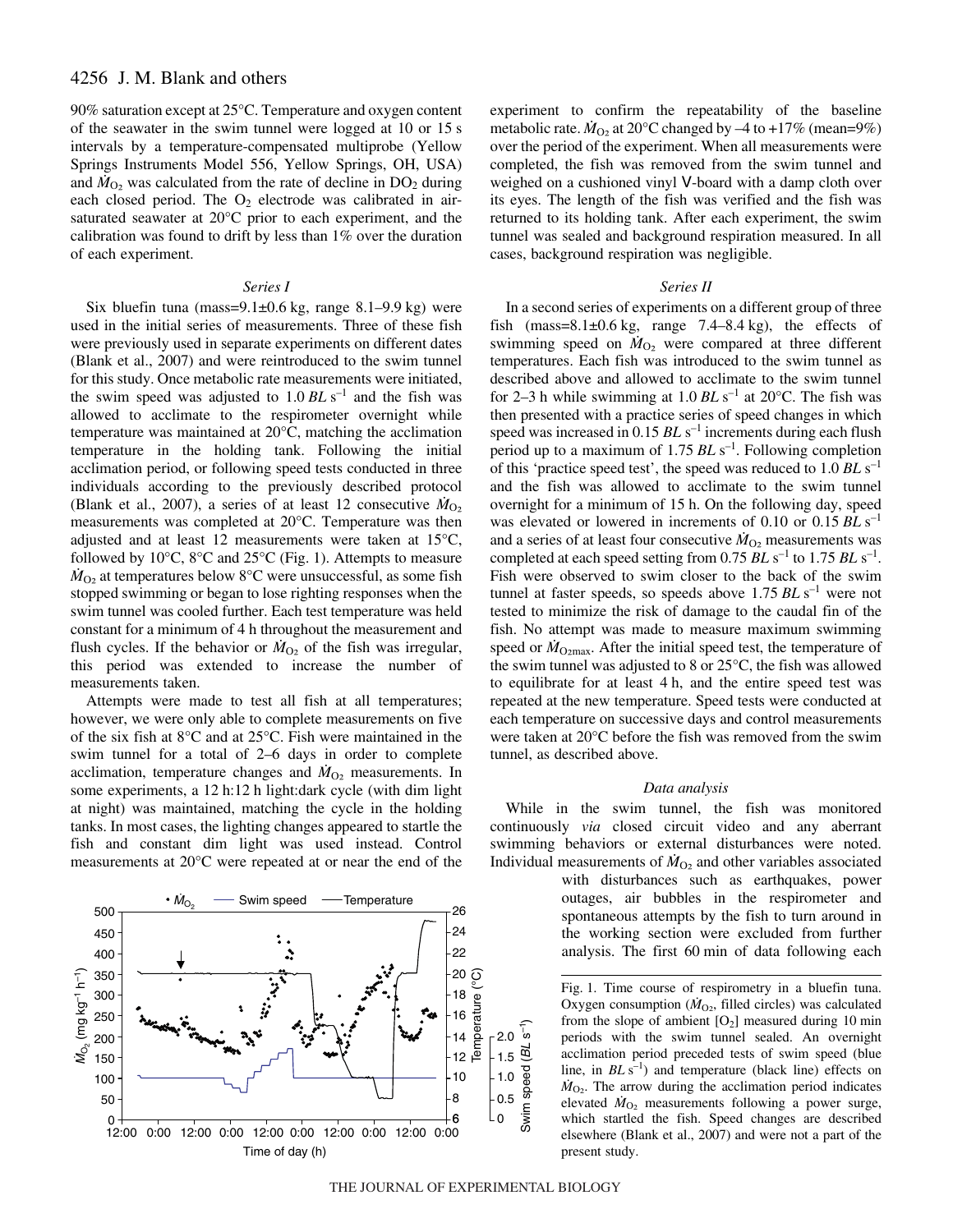ambient temperature change were also excluded to allow for thermal equilibration. The mean of all remaining measurements at a given speed and/or temperature was then taken as the  $\dot{M}_{O_2}$ for that condition for subsequent calculations and statistical analysis (minimum *N*=5).

Tailbeat frequency was measured by an observer watching the live video display of the overhead view of the swimming fish. Sixty tailbeats were timed with a stopwatch 3 times and the computed tailbeats  $min^{-1}$  from the three counts were averaged. This process was repeated at least two times for each fish at each speed. Gross cost of transport (GCOT) was calculated from  $\dot{M}_{O_2}$  and swimming speed using an oxycalorific coefficient of 14.1 J mg  $O_2^{-1}$  for a mixed diet (Videler, 1993). For series I, data collected at different temperatures were compared by one-way analysis of variance (ANOVA) using Systat 11.0. *Post-hoc* comparisons were made with Tukey's HSD and significance was assessed at *P*<0.05. For series II, two-way ANOVA was used to assess the combined effects of temperature and swimming speed on  $M_{\text{O}_2}$ , tailbeat frequency and GCOT. GCOT data were logtransformed to assure normality. Data are presented as means  $\pm$  s.d.

#### *Archival tagging*

Two models of archival tags (Lotek LTD 1400 and LTD 2310, Lotek Wireless, Inc., Newmarket, Ontario, Canada) were implanted in fish to record visceral temperatures at 4 or 8 s intervals as the fish swam in the respirometer. For tag implantation, the water level in the holding tank was lowered to 90 cm and a bluefin tuna was gently guided into a waterfilled nylon sling. The fish was placed ventral-side up, its eyes covered with a moist cloth, and its gills irrigated with a hose placed in its mouth. A sterile #22 surgical blade was used to make a small incision in the ventral body wall and the tag was inserted in the peritoneal cavity with the sensor stalk protruding from the ventral body wall. The incision was sutured shut and the fish was released to recover in the tank for a minimum of 7 days. Fish were observed to feed as soon as 2 days after tag implantation and all tagged fish had recovered prior to use in swim tunnel experiments. Tags were programmed to record visceral temperature (both tags) and/or ambient water temperature (LTD 2310 only) at intervals of 4 or 8 s. An additional Lotek 2310 tag was synchronized and placed in the swim tunnel to record ambient temperature. All fish were tagged, and tags were recovered from three fish used in Series I experiments *postmortem* and time series data were downloaded. Each of the three tags was embedded in the visceral mass in contact with the pyloric caecum. The mean visceral and ambient temperatures during the last hour at each ambient test temperature were considered to represent steady state and used for analysis of thermal excess.

Wild bluefin (*N*=10, *CFL*=75.2±2.8 cm) were tagged offshore of San Diego, California using previously published procedures (Block et al., 1998; Kitagawa et al., 2007). Tags were programmed to collect pressure, light and temperature data every 4, 8, 16 or 32 s. Since the LTD2310 tags were implanted in the peritoneal cavity of the tuna, recapture of the fish and recovery of the tag were necessary in order to recover the collected data. The tagged bluefin tuna were recaptured after 241±131 days at liberty and data was downloaded from the tags. For each day, we extracted pressure, ambient water temperature, and body temperature data.

All surgical, tagging and other experimental procedures were conducted in accordance with Stanford University institutional animal use protocols.

#### **Results**

Metabolic rates of Pacific bluefin tuna swimming at 1.0 *BL* s<sup>-1</sup> exhibited a U-shaped metabolic curve with respect to ambient water temperatures, with  $\dot{M}_{\text{O}_2}$  values ranging from  $175\pm29$  mg kg<sup>-1</sup> h<sup>-1</sup> to  $331\pm62$  mg kg<sup>-1</sup> h<sup>-1</sup> (Fig. 2A). An apparent thermal minimum zone was reached between 15 and 20 $\degree$ C with similar  $\dot{M}_{O_2}$  (*P*=0.95, 15 $\degree$ C *vs* 20 $\degree$ C) and a Q<sub>10</sub> of only 1.25 in this temperature range. Bluefin tuna swimming at a constant speed of  $1.0$  *BL* s<sup>-1</sup> increased  $\dot{M}_{\text{O}_2}$  significantly from  $175\pm29$  mg kg<sup>-1</sup> h<sup>-1</sup> at  $15^{\circ}$ C to a maximum of 331±62 mg kg<sup>-1</sup> h<sup>-1</sup> at 8°C (*P*<0.001), resulting in a mean Q<sub>10</sub> of 0.41 between 8 and 15°C. Tailbeat frequency increased from 103 $\pm$ 5 tailbeats min<sup>-1</sup> at 25°C to 127 $\pm$ 11 tailbeats min<sup>-1</sup> at 8°C (Fig. 2B,  $P=0.006$ ). At  $8-10^{\circ}$ C, swimming behavior became noticeably erratic. Bluefin periodically made contact with the front honeycomb or front corner of the swim tunnel's working section and produced bursts of rapid tailbeats. From 20–25 °C,



Fig. 2. Temperature effects on swimming bluefin tuna. (A)  $\dot{M}_{\text{O}_2}$  (mean  $\pm$  s.d.) of six bluefin tuna swimming at a constant speed of 1.0 *BL* s<sup>-1</sup> in the swim tunnel was significantly affected by temperature (ANOVA,  $P<0.001$ ).  $\dot{M}_{O_2}$  of each fish at each temperature was calculated as the mean of six or more  $\dot{M}_{O_2}$  measurements taken after an equilibration period of at least 1 h at the stated temperature ( $\pm$ 0.1°C). \* Significant difference from  $\dot{M}_{O_2}$  at 15°C (*P*<0.05, Tukey's HSD). (B) Mean tailbeat frequency  $(\pm s.d.)$  of six bluefin tuna swimming at 1.0  $BL\ s^{-1}$  in the swim tunnel was significantly affected by temperature (ANOVA, *P*<0.01). † Significant difference from TBF at 8°C.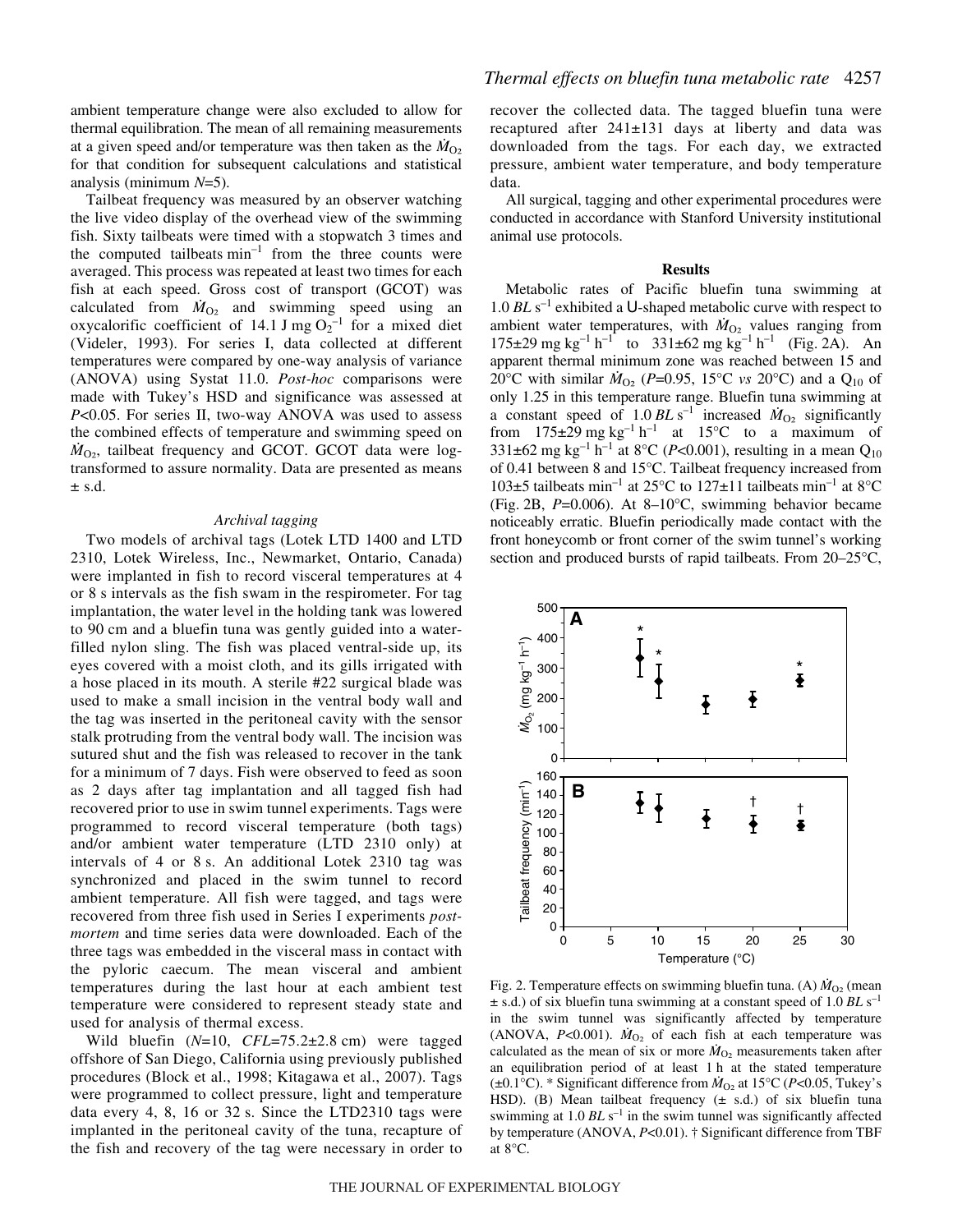

Fig. 3. Effects of ambient temperature and speed on bluefin tuna  $\dot{M}_{\text{O}_2}$ and tailbeat frequency (*TBF*). (A)  $\dot{M}_{O_2}$  measurements at swim speeds of 0.75–1.75 *BL* s<sup>-1</sup> were repeated at three steady-state temperatures on three consecutive days. A significant interaction of temperature and speed effects on  $\dot{M}_{\text{O}_2}$  was observed (ANOVA, *P*<0.05).  $\dot{M}_{\text{O}_2}$  increased with swimming speed at 20 and 25°C (*P*<0.001), but was unaffected by speed at 8°C ( $P=0.89$ ). Data shown are means  $\pm$  s.d. of  $\dot{M}_{\odot}$ , measurements from three individual bluefin tuna (mass= $8.1\pm0.6$  kg). (B) Tailbeats were counted as bluefin swam at speeds of 0.75–1.75 *BL* s<sup>-1</sup> at temperatures of 8, 20 and 25°C. Both temperature and speed had significant effects on TBF (*P*<0.001). Data shown are means  $\pm$  s.d. of TBF counts from three individual bluefin tuna  $(mass=8.1\pm0.6~\text{kg})$ .

bluefin tuna  $\dot{M}_{\text{O}_2}$  increased from 193 $\pm$ 25 to 256 $\pm$ 19 mg kg<sup>-1</sup> h<sup>-1</sup>  $(Q_{10}$  of 1.8; Fig. 2A).

In a second series of experiments, the influence of swimming speed on Pacific bluefin tuna metabolism was compared at three ambient temperatures (Fig. 3). Warming from  $20^{\circ}$ C to  $25^{\circ}$ C increased  $\dot{M}_{O_2}$  at each swim speed. At both 20 and 25°C, increasing speed from 1.0 to  $1.75$   $BL$  s<sup>-1</sup> resulted in a 1.7-fold increase in  $\dot{M}_{\text{O}_2}(P<0.001)$ . In contrast, bluefin tuna cooled to 8°C showed no change of  $\dot{M}_{O_2}$  with swim speed ( $P=0.89$ ). A significant interaction of temperature and swim speed was detected (*P*=0.015). Tailbeat frequencies recorded at 8°C were higher than those at 20 and  $25^{\circ}$ C ( $P<0.001$ , Fig. 3B). GCOT calculated from  $\dot{M}_{\text{O}_2}$  at each speed showed a significant interaction of speed and temperature (*P*=0.023), with a maximum GCOT of 2.8±0.5 J  $kg^{-1}$  m<sup>-1</sup> at 0.75 *BL* s<sup>-1</sup> and 8°C (Fig. 4).

Visceral temperatures recorded from fasted fish with an implanted archival tag in Series I experiments followed, but lagged behind, ambient water temperature (Fig. 5A). Steadystate thermal excess (Tx), measured during the last hour spent by the fish at each ambient water temperature (following thermal equilibration), ranged from 1.1 to 1.8°C and differed significantly across ambient temperatures  $(P<0.01$ , Fig. 5B).



Fig. 4. Effects of ambient temperature and swimming speed on gross cost of transport (GCOT) of bluefin tuna. GCOT was calculated from measured  $\dot{M}_{O_2}$  and swimming speed using an oxycalorific coefficient of 14.1 J mg  $O_2^{-1}$ . A significant interaction of speed and temperature was observed ( $P=0.023$ ). Values are means  $\pm$  s.d. of  $\dot{M}_{O_2}$  measurements from three individual bluefin tuna (mass= $8.1\pm0.6$  kg).



Fig. 5. Visceral temperatures of bluefin tuna in the respirometer.  $(A)$ Visceral (black) and ambient water temperature (gray) data were logged at 4 s or 8 s intervals by archival tags implanted in the peritoneal cavity of the fish prior to the experiment and recovered *post-mortem*. Swim speed was held constant at 1.0 *BL* s<sup>-1</sup> throughout the experiment. Thermal inertia is evident as a time lag between changes in ambient and visceral temperatures. (B) Visceral thermal excess (Tx) of bluefin tuna swimming in the respirometer. Steady-state Tx was calculated as the difference between visceral and ambient temperatures of fish swimming at constant speeds of 1.0 *BL* s<sup>-1</sup> following equilibration to the designated ambient temperature for at least 2.5 h. Temperature data were logged at 4 s or 8 s resolution by archival tags implanted in the peritoneal cavity prior to experiments. Values shown are mean ± s.d. for  $N=3$  bluefin tuna ( $N=2$  at  $25^{\circ}$ C).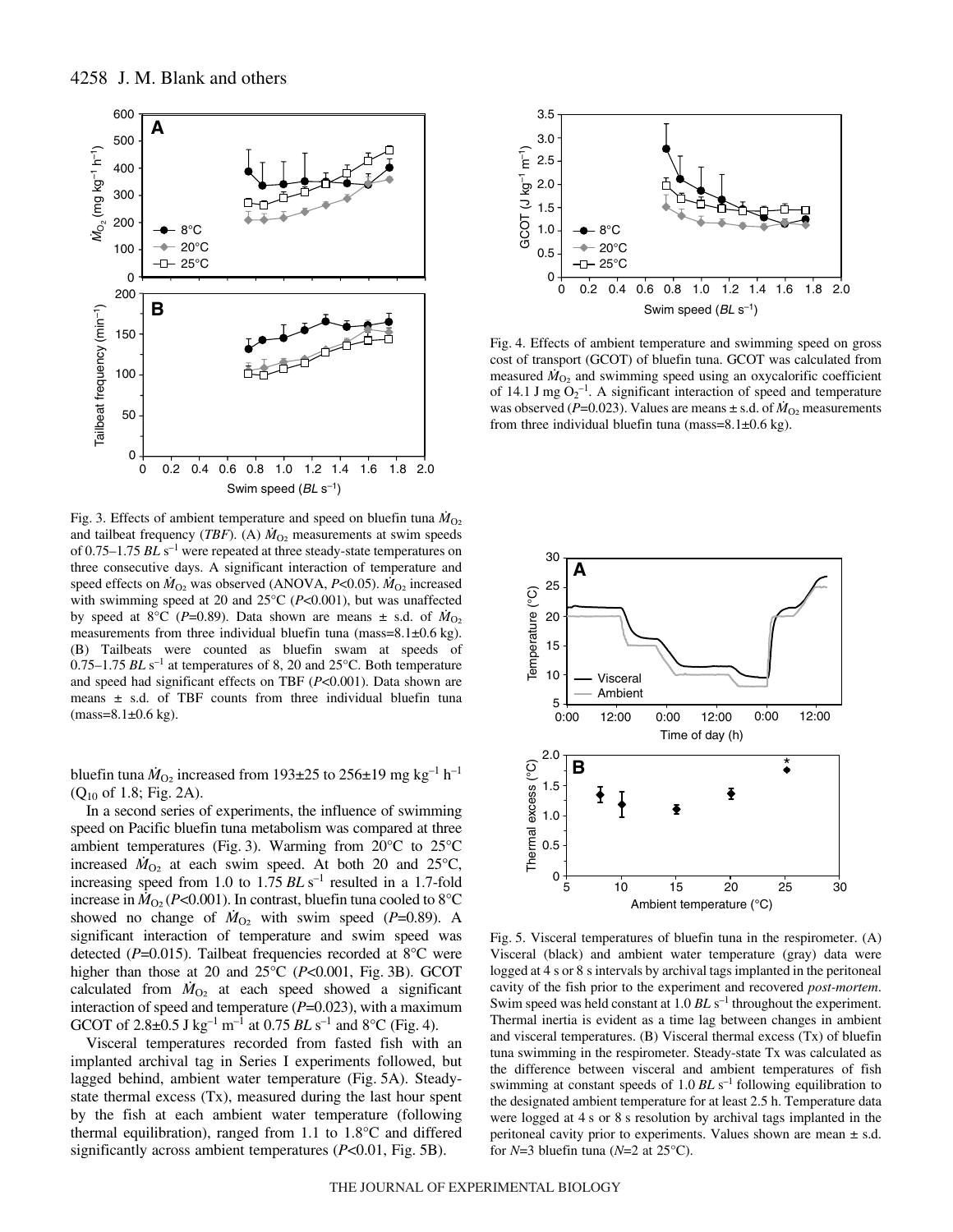

Fig. 6. Ambient water  $(A)$  and visceral temperatures  $(B)$  recorded from bluefin tuna in the wild  $(CFL=75.2\pm2.8$  cm; mass=8.6 $\pm$ 0.9 kg at time of tagging; interval between tagging and recapture=241±131 days). Histograms indicate % occupancy of 1°C temperature bins. Values are mean ± s.e.m. (*N*=10).

Ambient and internal temperatures were recorded in the wild in ten Pacific bluefin tuna of similar size to the Pacific bluefin used in swim tunnel experiments (Fig. 6). The mean ambient temperature experienced by these fish in the eastern Pacific was 18.4±1.2°C, while the mean visceral temperature was 22.9±0.9°C. Ambient water temperatures experienced by bluefin were negatively skewed, with a mode at 19°C and few observations above 21°C. Tag data revealed periods of both feeding and fasting in wild bluefin (Fig. 7). Large daily increases in thermal excess resulting from specific dynamic action indicate regular feeding, while periods of reduced Tx indicate periods of fasting lasting several days (Gunn et al., 2001).

# **Discussion**

This study examines the relationship of metabolic rate to ambient water temperature in juvenile Pacific bluefin tuna swimming in a swim-tunnel respirometer. Bluefin tuna exhibited a remarkable U-shaped relationship of metabolic rate to ambient water temperature, with a 'thermal minimum zone' between  $15^{\circ}$ C and  $20^{\circ}$ C (Fig. 2A). The U-shaped relationship of bluefin  $\dot{M}_{O_2}$  to ambient temperature differs from the thermal response of most fishes, and more closely resembles the response of an endothermic animal to ambient temperature. Previous studies of metabolic rate in yellowfin and skipjack tunas have reported  $Q_{10}$  values of 1.7–3.2 (Brill, 1987; Dewar and Graham, 1994), which are within the typical range for ectothermic fish. However, these studies used small individuals of tropical tuna species at ambient temperatures that were no lower than 18°C. Tunas in this size range are capable of elevating muscle temperature above ambient (Dewar et al., 1994; Dickson, 1994), but maintain lower thermal excess temperatures than larger individuals and may be less capable of



Fig. 7. Archival tag record demonstrating fasting and feeding in a wild Pacific bluefin tuna  $(-16 \text{ kg})$ . Depth (black), peritoneal cavity temperature  $(T_b, \text{ red})$ , and ambient temperature  $(T_a, \text{ blue})$  are shown. Day and night are represented as light and dark bars, respectively. In (A) regular feeding events are indicated by a rise in peritoneal cavity temperature resulting from digestion. In  $(B)$  a stable  $T<sub>b</sub>$  elevated only slightly relative to  $T_a$  indicates the absence of feeding events for four days, followed by the resumption of feeding.

thermoregulation. Thus, they might exhibit a qualitatively different metabolic response to ambient temperature change than the Pacific bluefin in this study.

The observation that bluefin tuna metabolic rates are minimized at intermediate temperatures and increase at colder temperatures is unique among teleost fishes. Several potential explanations for this pattern must be considered, including stress related to confinement in the swim tunnel at low temperature, failure or decreased efficiency of the slow-twitch muscle at low temperature, and metabolic or behavioral thermoregulation.

High metabolic rates and tailbeat frequencies at low temperatures might indicate a stress or avoidance response as the fish encounter an unfamiliar or unpleasant ambient water temperature. The transient elevation of  $M_{O_2}$  following a power outage (Fig. 1) illustrates the potential for stress to elevate recorded  $\dot{M}_{\text{O}_2}$  values (Brett, 1962; Steffensen, 1989). Observations of fish pushing against the front of the working section while producing bursts of rapid tailbeats at low ambient water temperatures (8–10°C) could be construed to reflect stress or escape behavior, but the possible role of stress at low temperatures remains unclear.

The increase in  $M_{\text{O}_2}$  at low temperatures in Series I may be associated with a cold-induced decline of power from slow-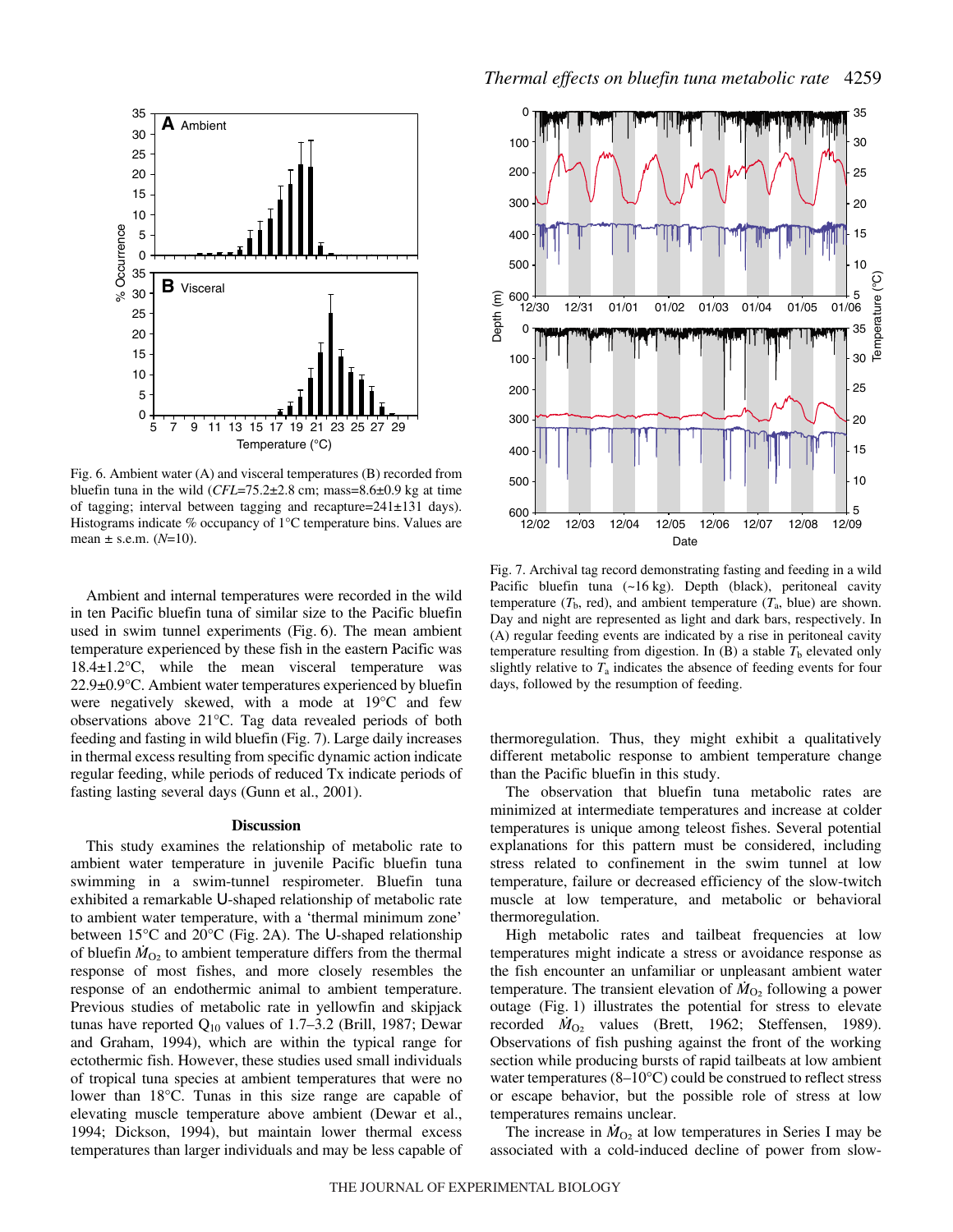# 4260 J. M. Blank and others

twitch muscle, resulting in earlier recruitment of fast-twitch muscle (Rome et al., 1984) and a potential increase in locomotor cost as the fish swam at a constant speed. Optimum frequency and power output of yellowfin tuna slow-twitch muscle are temperature dependent (Altringham and Block, 1997) and slowtwitch muscle from the endothermic salmon shark is unable to produce positive work at low temperatures (Bernal et al., 2005), raising the possibility that bluefin tuna slow-twitch muscle would be similarly impaired at cold temperatures. The decline in optimum contraction frequency at low temperature *in vitro* indicates that cold muscle should be least effective at high swimming speeds (Altringham and Block, 1997). However, cold ambient temperatures increased  $\dot{M}_{O_2}$  and GCOT only at low speeds (Fig. 3A, Fig. 4), suggesting that muscle power output was not limiting to swimming capacity at low temperature.

Alternatively, elevated  $\dot{M}_{\text{O}_2}$  at low ambient temperature may reflect metabolic or behavioral thermoregulation. Visceral thermal excess was less than 2°C at all ambient temperatures (Fig.  $5A,B$ ), reflecting the  $45-72h$  fasting period preceding introduction of the fish to the swim tunnel. This observation of a low visceral thermal excess in fasted bluefin tuna is in accord with large data sets from wild fish (Itoh et al., 2003; Kitagawa et al., 2001). Muscle temperature was not measured in this study to avoid potential injury associated with implantation of temperature loggers in the muscle. Therefore, regulation of muscle temperature cannot be ruled out. The bursts of rapid tailbeats and increased mean tailbeat frequencies recorded at low temperatures (Fig. 2B, Fig. 3B) provide a potential mechanism for increased metabolic heat production in the swimming muscle. A similar response was observed in restrained albacore tuna, which increased tailbeat frequency by 20% and reduced tailbeat amplitude in association with thermoregulation at ambient temperatures below 14°C (Graham and Dickson, 1981). Albacore were able to maintain stable muscle temperatures during more than 2 h of exposure to low ambient temperatures.

Experiments in which temperatures are recorded in the slowtwitch muscle of bluefin during respirometry would be required to clarify whether maintenance of muscle temperature might be related to elevation of  $\dot{M}_{O_2}$  at low temperatures in swimming bluefin. Acoustic tagging data from wild fish indicate that slowtwitch muscle temperatures are more stable than visceral temperatures in both large and small Atlantic and Pacific bluefin (Carey and Lawson, 1973; Carey and Teal, 1969; Marcinek et al., 2001). However, it is unclear whether 8–10 kg bluefin are capable of maintaining stable muscle temperatures during extended exposure to 8–10°C water.

Importantly, the 15–20°C range at which  $\dot{M}_{\text{O}_2}$  is minimized in the swim tunnel corresponds well to the modal ambient temperatures recorded in archival tag data from similar sized wild 8–10 kg Pacific bluefin (Fig. 5) (Kitagawa et al., 2006). These results suggest that juvenile fish may occupy regions with ambient water temperatures that result in the lowest metabolic costs. Small fish tracked off the west coast of North America sometimes experience lower sea surface temperatures (12–14°C) for prolonged periods (Kitagawa et al., 2007), which might entail higher energetic costs. However, numerous factors, such as thermal acclimation to colder waters, faster swimming speeds in the wild, and specific dynamic action could conceivably shift the thermal optimum in wild fish.

Based on electronic tag data, 8–10 kg Pacific bluefin such as those in this study make occasional dives into 8–10°C water, but do not spend long periods at these temperatures. Archival tag records from both adult and juvenile Atlantic and Pacific bluefin tuna frequently show 'bounce' diving patterns in which the fish alternate diving into cool waters below the thermocline and returning to the warmer surface waters, typically on a time scale of minutes (Blank et al., 2004; Gunn and Block, 2001; Kitagawa et al., 2001). Bluefin encountering low temperatures at depth might adjust dive duration to maintain skeletal, cardiac muscle and/or visceral temperatures above a threshold for adequate tissue function (Blank et al., 2004). As diving below the thermocline is often associated with foraging, burst swimming activity and specific dynamic action may also contribute to metabolic heat production during dives. How metabolic rate, body temperature and diving behavior are interrelated has yet to be fully explored. Instrumentation of bluefin for muscle temperature measurement and chronic blood sampling during swim tunnel respirometry at varying ambient temperatures would provide valuable information on the physiological factors determining performance limits of bluefin tuna at high and low ambient temperatures.

This project was supported by the National Science Foundation (IBN-0215272) and the Monterey Bay Aquarium Foundation. Fish were obtained with the assistance of the captain and crew of the F/V Shogun and the husbandry department of the Monterey Bay Aquarium. The control room staff of the Monterey Bay Aquarium, Tom Williams, Alex Norton, Luis Rodriguez, Ande Boustany and Steve Teo provided expert assistance with experimental procedures. Two anonymous reviewers contributed helpful and detailed comments on the manuscript.

#### **References**

- **Altringham, J. D. and Block, B. A.** (1997). Why do tuna maintain elevated slow muscle temperatures? Power output of muscle isolated from endothermic and ectothermic fish. *J. Exp. Biol.* **200**, 2617-2627.
- **Bell, W. H. and Terhune, L. D. B.** (1970). Water tunnel design for fisheries research. *Can. Fish. Res. Board Tech. Rep.* **195**, 1-69.
- **Bernal, D., Donley, J. M., Shadwick, R. E. and Syme, D. A.** (2005). Mammallike muscles power swimming in a cold-water shark. *Nature* **437**, 1349.
- **Blank, J. M., Morrissette, J. M., Davie, P. S. and Block, B. A.** (2002). Effects of temperature, epinephrine and  $Ca^{2+}$  on the hearts of yellowfin tuna (*Thunnus albacares*). *J. Exp. Biol.* **205**, 1881-1888.
- **Blank, J. M., Morrissette, J. M., Landeira-Fernandez, A. M., Blackwell, S. B., Williams, T. D. and Block, B. A.** (2004). *In situ* cardiac performance of Pacific bluefin tuna hearts in response to acute temperature change. *J. Exp. Biol.* **207**, 881-890.
- **Blank, J. M., Farwell, C. J., Morrissette, J. M., Schallert, R. J. and Block, B. A.** (2007). Influence of swimming speed on metabolic rates of juvenile Pacific bluefin tuna and yellowfin tuna. *Physiol. Biochem. Zool.* **80**, 167-177.
- **Block, B. A., Teo, S. L. H., Stewart, A. F. and Kidd, J.** (1993). Evolution of endothermy in fish: mapping physiological traits on a molecular phylogeny. *Science* **260**, 210-214.
- **Block, B. A., Dewar, H., Williams, T., Prince, E. D., Farwell, C. and Fudge, D.** (1998). Archival tagging of Atlantic bluefin tuna (*Thunnus thynnus thynnus*). *Mar. Technol. Soc. J.* **32**, 37-43.
- **Block, B. A., Dewar, H., Blackwell, S. B., Williams, T. D., Prince, E. D., Farwell, C. J., Boustany, A., Teo, S. L., Seitz, A., Walli, A. et al.** (2001). Migratory movements, depth preferences, and thermal biology of Atlantic bluefin tuna. *Science* **293**, 1310-1314.
- **Boggs, C. H. and Kitchell, J. F.** (1991). Tuna metabolic rates estimated from energy losses during starvation. *Physiol. Zool.* **64**, 502-524.